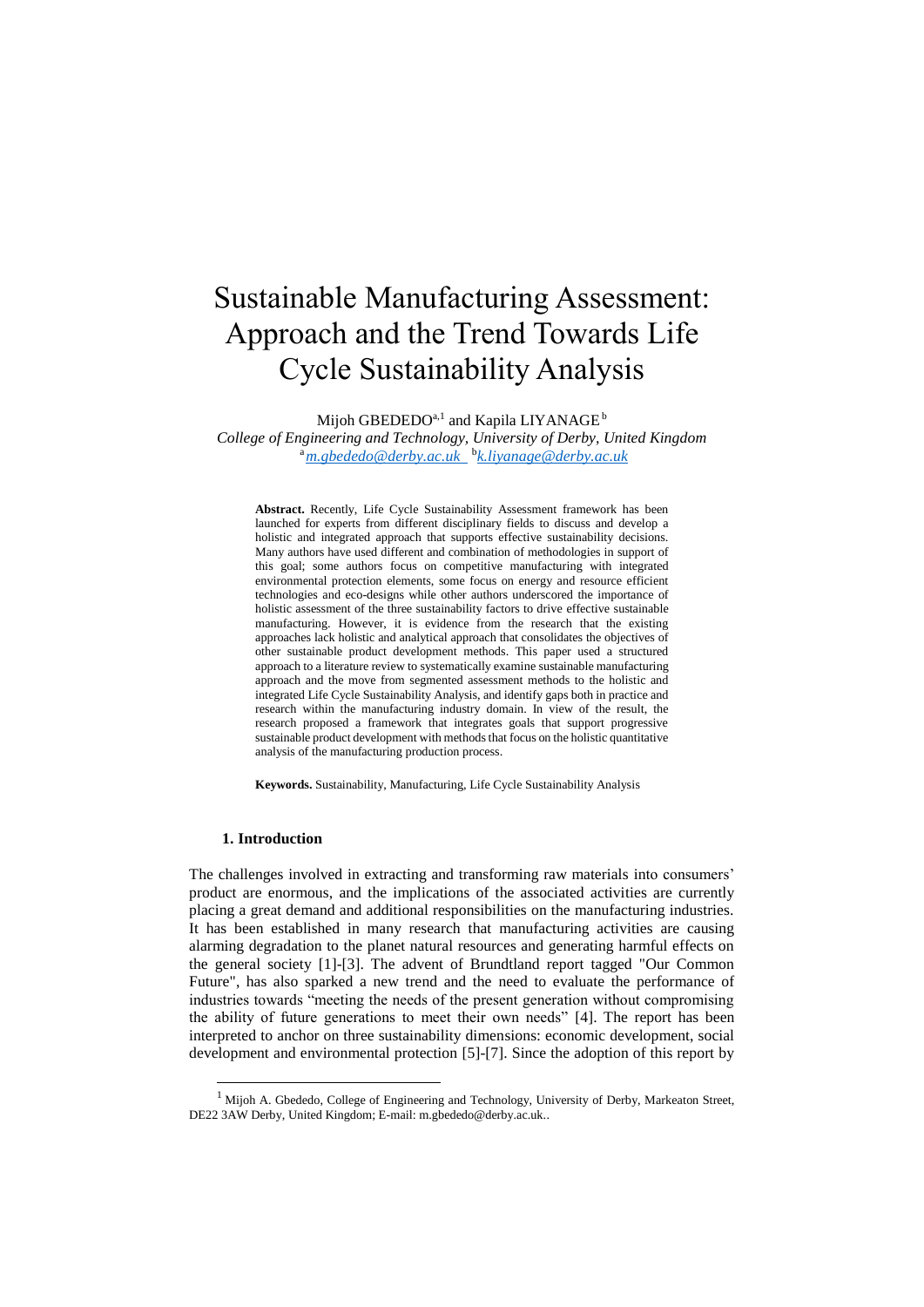the international bodies, regulatory and legislative pressures on the manufacturing industries have increased, and there are growing changes in the consumers' demand patterns for sustainable products and practices [2], [8], [9]. Thus the current global focus is on supporting and coercing manufacturing industries to implement efficient production practices that enable development of products and services with reduced negative environmental and societal impacts [10], [11]. The need for manufacturing industries to embark on sustainable product development and the use of assessment methodologies to support decision-making, therefore, became apparent. However, the inability to simultaneously assess the three sustainability factors placed constraints on effective sustainable manufacturing decisions [12], [13]. Although there are contemporary quantitative assessment frameworks capable of addressing and assessing the combination of one or two of the sustainability factors [14]-[16], the frameworks have neither adequately integrated all the three factors nor considered the effects of their interdependence, and the dynamism involves in the manufacturing production process.

In 2011, United Nations Environment Programme (UNEP) and Society of Environmental Toxicology and Chemistry (SETAC) [17], under its Life Cycle Initiative programme, published a framework to support the development of a holistic Life Cycle Sustainability Assessment (LCSA). The framework provides the stage for a new approach to sustainability subject among the scientists, researchers and practitioners to discuss and implement sustainable development with a holistic life cycle perspective [7], [18], [19]. The objectives of this research are, therefore, to examine within the manufacturing industries, different approach towards sustainable manufacturing and the direction and the trend from an individual or segmented assessment methods to an integrated holistic assessment of the sustainability factors, and to study and identify gaps both in practice and research within the manufacturing industry. This research also identified and proposed a framework that integrates goals that support progressive sustainable product development with methods that focus on the holistic quantitative analysis of the manufacturing process.

## **2. Research Methodology**

This research adopts a structured approach to full literature review based on defined research question, goals and scope [20]-[26]. In respect of the research question, this review focuses on what are the approach to sustainable manufacturing, and to what extent are the approaches being moved from segmented assessment methods to the holistic and integrated Life Cycle Sustainability Analysis (LCSA). The goal is to identify gaps both in practice and research within the boundary of gate-to-gate manufacturing production domain. The scope is limited to the production process and the literature published between 2006 and 2015 (inclusive) on approach to sustainable manufacturing. The purpose is to focus on the most previous and up to date methodologies after UNEP/SETAC launched the LCSA framework in 2011 [17]. The delimited manufacturing production domain is to allow focus on methodologies adopted for assessment of a discrete manufacturing production process for a sustainable product under design. The search, sort and eliminate data collection strategy adopted is depicted in Figure 1. A combination of keywords and wildcards were used to search for relevant articles in the major bibliographical database such as Web of Science (WOS), the University Library Catalogue, ScienceDirect, and GoogleScolar.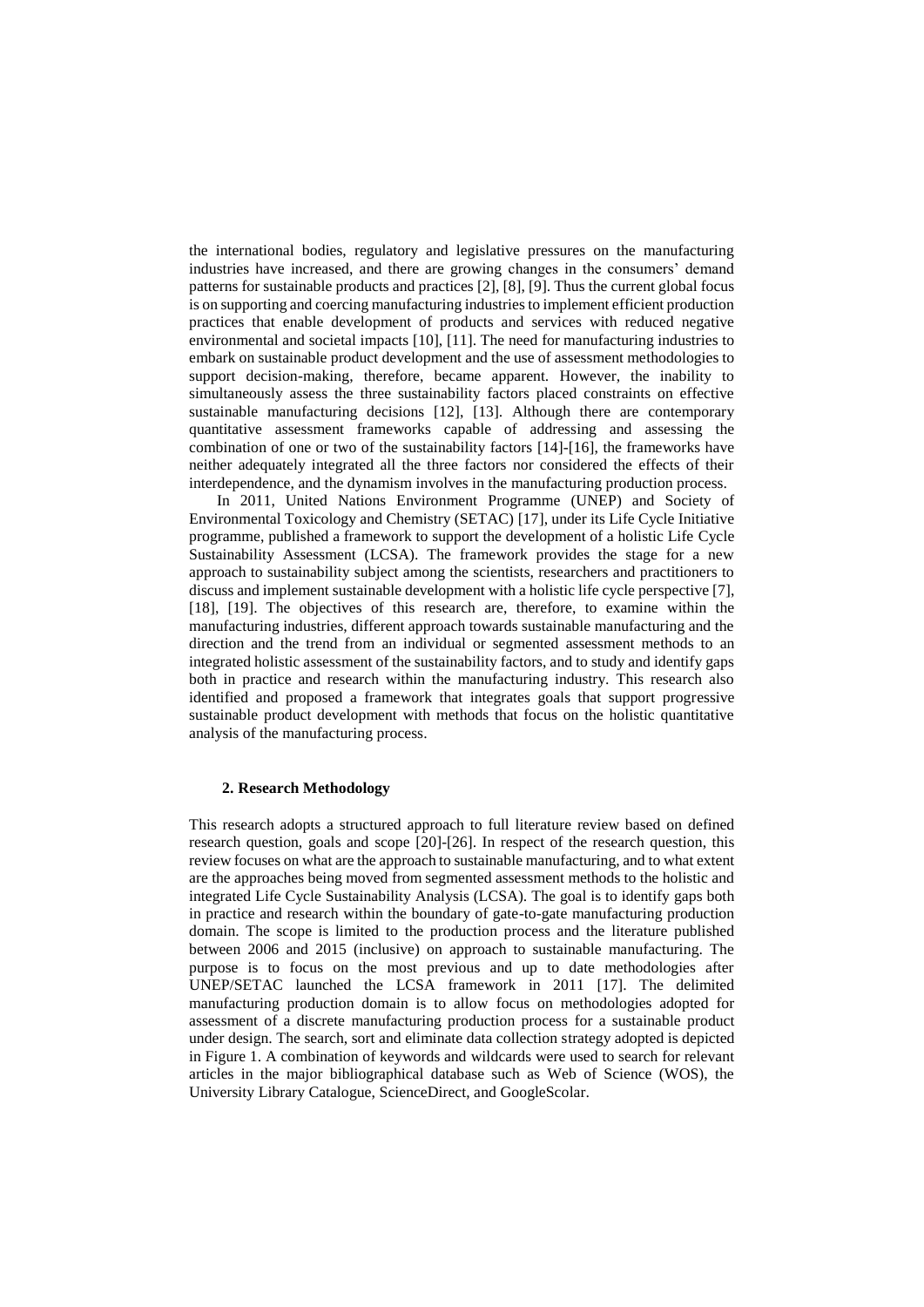

The listed relevant literature from the data collection process was then imported into an analytical framework for analysis and synthesis. A thematic synthesis as used by [21] was adopted due to its effectiveness in classifying and structuring reoccurring themes as depicted in Figure 2.

## **3. Result and Discussion**

The data collection process produced a total of 54 literature relevant to the approach to sustainable manufacturing within the defined goal and scope. The data analysis of the literature shows, 38 (70.4%) of the papers focused on the segmented approach to sustainable manufacturing while 16 (29.6%) incorporated the three sustainability dimensions in their approach. Of the 38 segmented approaches, 92.1.3% included environmental, 39.5% included economic and 23.7% included social aspects with either of the other factors in their assessments. Further, the analysis shows that all (100%) of the approaches that included environmental factor concentrate on the energy aspect and 14.3% focused on materials or other aspects that related to environmental dimension (see Figure 2 above). The result reveals the imbalance of the approaches towards the three sustainability factors with a greater neglect for the importance of the social factor and its influence on other factors. It also shows the fact that the current sustainable manufacturing approaches tend to focus more on the competitive manufacturing that integrates environmental protection elements. The trend of the approaches to integrated sustainable manufacturing was also examined from 2006 to 2015, it was observed that the number of articles in this area increased after the launch of LCSA in 2011 [17], however, there was a fall after the peak in 2013 (Figure 3).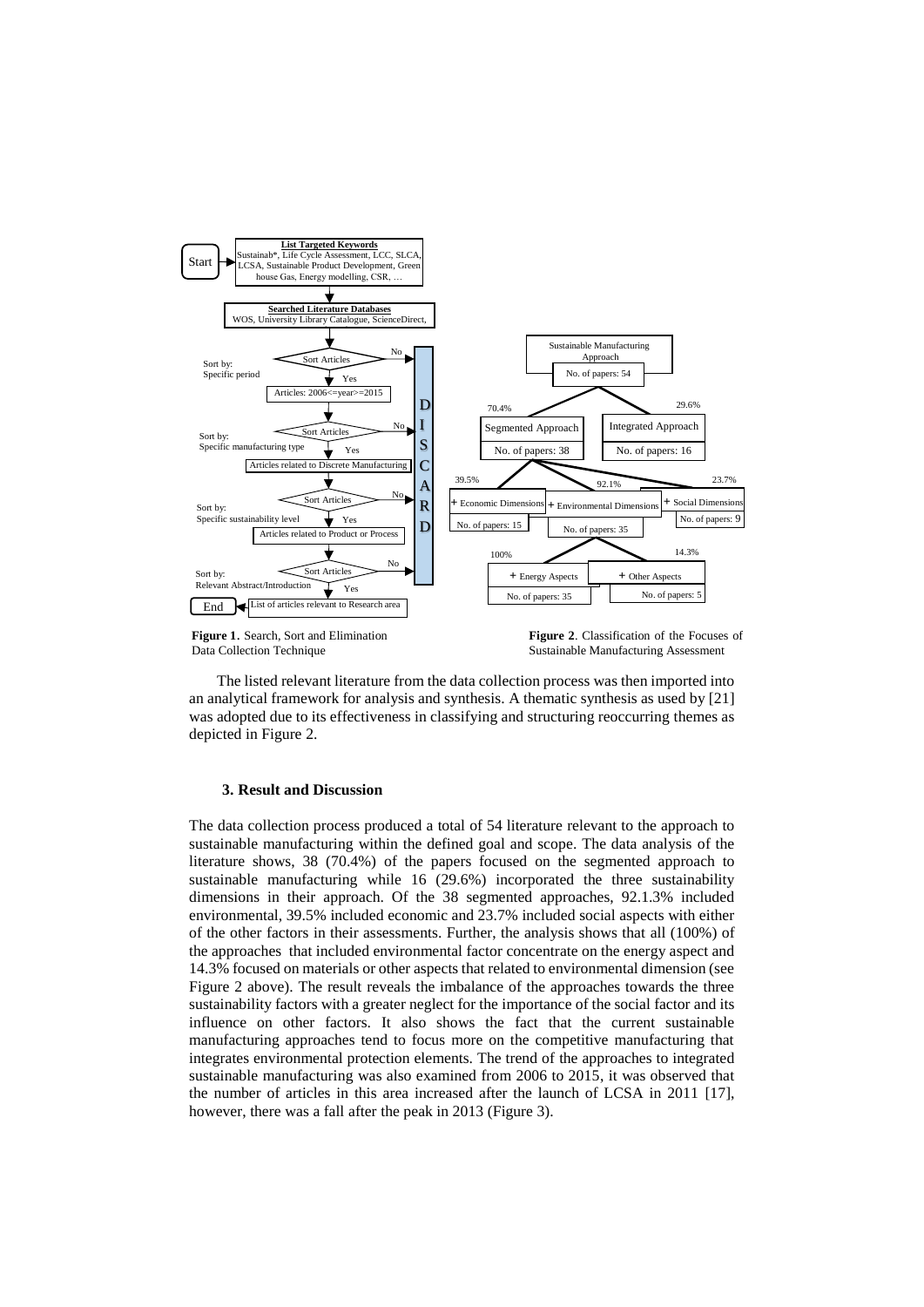

Figure 3. The trend of Approach to sustainable Manufacturing Between 2005 and 2016

**Figure 4**. A Concept Diagram of Simulation-Based Impact Analysis of Sustainable Product Design

#### *3.1. Challenges with Existing Sustainability Assessment Approach*

Though the principles of LCA have been applied in various articles [5]-[7], [16], [18], [23], there is an agreed notion among the researchers of the complexity of the framework, the challenges and the time required to collect an inventory of a product life cycle which makes the framework almost impracticable [12], [19, [30]. Many researchers and practitioners have combined LCA principles with other methods for assessment of products sustainability [15], [18], [19], [27], [28]. However, the holistic performance of the products and comparison to alternative products design, or previous versions have not been thoroughly assessed due to difficulties in integrating all the sustainability aspects of the assessment processes [29], [30]. A holistic sustainability performance assessment incorporates the three sustainability dimensions in the assessment processes, and aggregate sustainability performance of all the actors in a product life cycle to inform the product designers for effective decision making [12]-[15]. According to Hutchins and Sutherland [13], sustainability is appreciated when the interdependencies of the three sustainability factors are considered [7], [18], [19], [31], [32]. The authors further posited that it is necessary to characterise the connection and interactions among the three sustainability factors before we can achieve sustainable development.

## *3.2. Aligning Energy Efficiency Approach to Sustainable Manufacturing*

The importance of energy efficiency in the manufacturing production process is underscored in all the reviewed articles. The result shows that 100% of the approaches concentrate on the energy aspect. Methods such as Energy modelling, eco-design, Leangreen, and Energy Management Systems [1]-[3], [8], [9], [11], [16], [21] are examples of strategies adopted in an Eco-Efficient production system that aims at reducing environmental impacts and cost of production [1], [2], [7]-[9], [18]. Circular Economy (CE) has also emerged to describe an approach that combines various design techniques under eco-design mechanism with the aim of reducing the rate of consumption of natural resources through product lifespan extension and feasible economic case [25], [33], [34]. The main question is, however, how sustainable are the production processes involved in manufacturing the eco-innovative products? How do we assess their impacts on the economic, environment and society in order to drive effective sustainability decision?

 A sustainable product, according to this research, is a product that is created using an eco-efficient manufacturing production process, conserves natural resources, ecoefficient in the use phase, competitive, safe and promotes social values and amenities for the workers and communities. Although there exist a significant positive relationship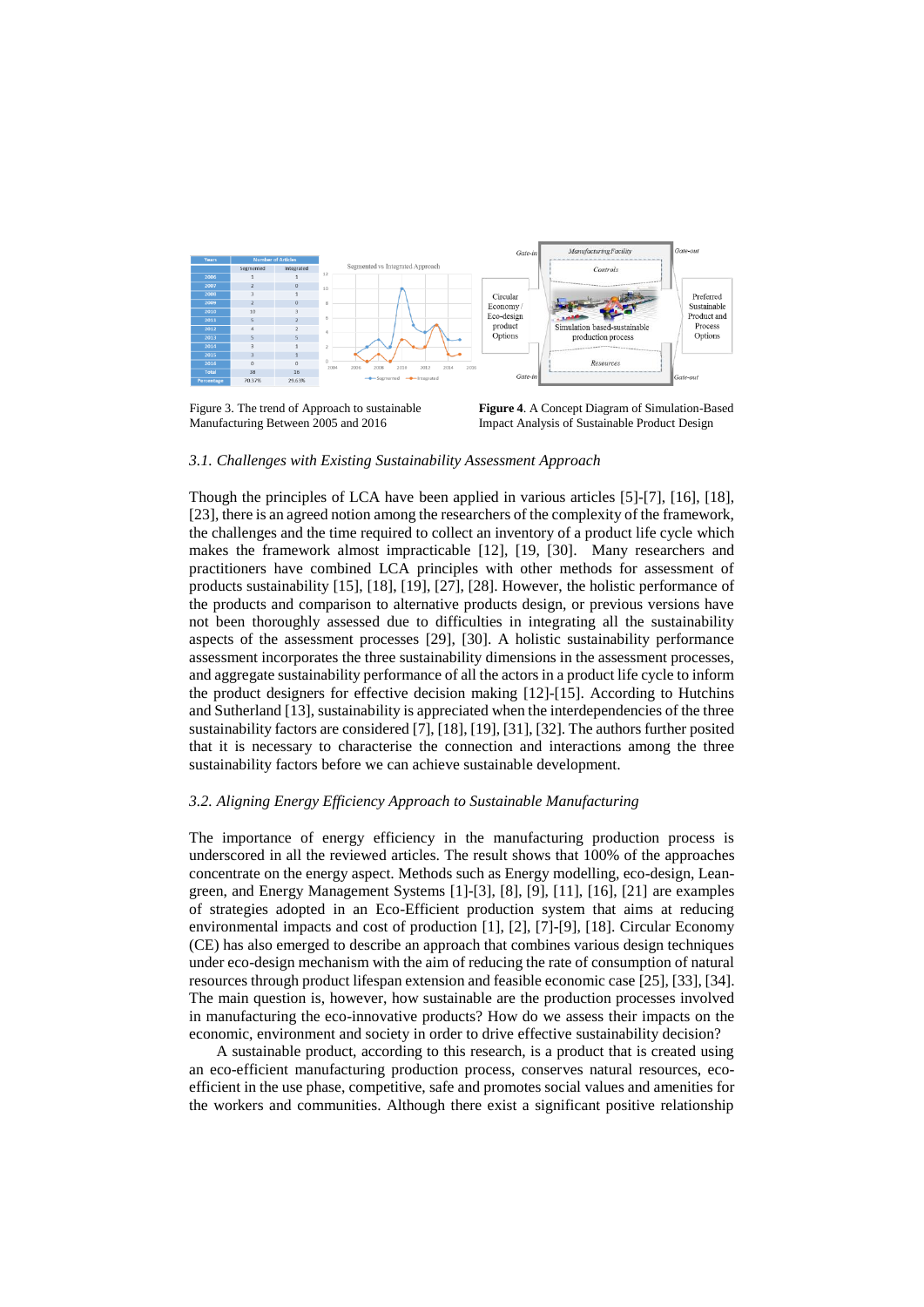between the eco-innovated products and sustainable products [3], [4], [6], there is need to align the manufacturing process of the products with a holistic view of sustainable development [4]. This research proposes an integrated methodology for impact analysis of the production process that enables assessment of the three sustainability factors (economic, social and environmental) in a dynamic production environment [30]. A simplified concept diagram of the proposed simulation-based impact analysis for a circular economy or eco-design product is depicted in Figure 4. The approach is to enable simulation and sustainability analysis of a proposed sustainable product design under various manufacturing control and resources in order to optimise and evaluate the manufacturing processes for the best competitive, sustainable process and product design.

## **4. Conclusion**

This study examined the approach to sustainable manufacturing assessment, the trend towards LCSA and classified the focuses of sustainability assessments. The result shows that most of the approach lacks holistic view and LCSA is still in the immature stage. Most of the authors focus on competitive manufacturing integrated with environmentally sustainable innovations, while other authors underscored the importance of holistic assessment of the three sustainability factors. As posited by many authors, sustainable development is achievable when the connection and interactions among the three sustainability factors are considered [7], [13], [18], [19]. It should be noted that the current approaches to sustainable manufacturing that integrates the three factors in their assessments do not consider the interdependency of all the factors. The approaches still use the traditional individual assessment methods and summing up their results. According to research, this approach does not support effective decision-making and are prone to unintended negative consequences [7],[19],[32] hence, it is a clear gap for research on the issues of the influence of one sustainability factor on the other especially, when assessing the sustainability of a process or product under design. Another obvious gap in the current research is the challenge of aggregating and translating various social aspects from qualitative to quantitative weighted values and the study of their influence on and interdependencies with the economic and environmental factors.

With the aim of the holistic analysis of the three sustainability factors [7], [32]and overcoming the data collection complexity of a product life cycle, this research proposes a gate-to-gate analytical framework that combines existing approaches and enables effective assessment of the factors and decision-making for sustainable manufacturing.

### **References**

- [1] A. Cannata, S. Karnouskos, and M. Taisch, "Energy efficiency driven process analysis and optimization in discrete manufacturing," IECON Proc. (Industrial Electron. Conf., pp. 4449–4454, 2009.
- [2] S. Rahimifard, Y. Seow, and T. Childs, "Minimising embodied product energy to support energy efficient manufacturing," CIRP Ann. - Manuf. Technol., vol. 59, no. 1, pp. 25–28, 2010.
- [3] A. Aramcharoen and P. T. Mativenga, "Critical factors in energy demand modelling for CNC milling and impact of toolpath strategy," *J. Clean. Prod.*, vol. 78, pp. 63–74, 2014.
- [4] G.H. Bruntland, "Our common future", Report of the World Commission on Environment and Development, New York, NY. 1987
- [5] I. Mastoris, "Towards a framework of products Life Cycle Sustainability Assessment ( LCSA )"The ESPRC Centre for Innovative Manufacturing in Industrial Sustain," 2011.